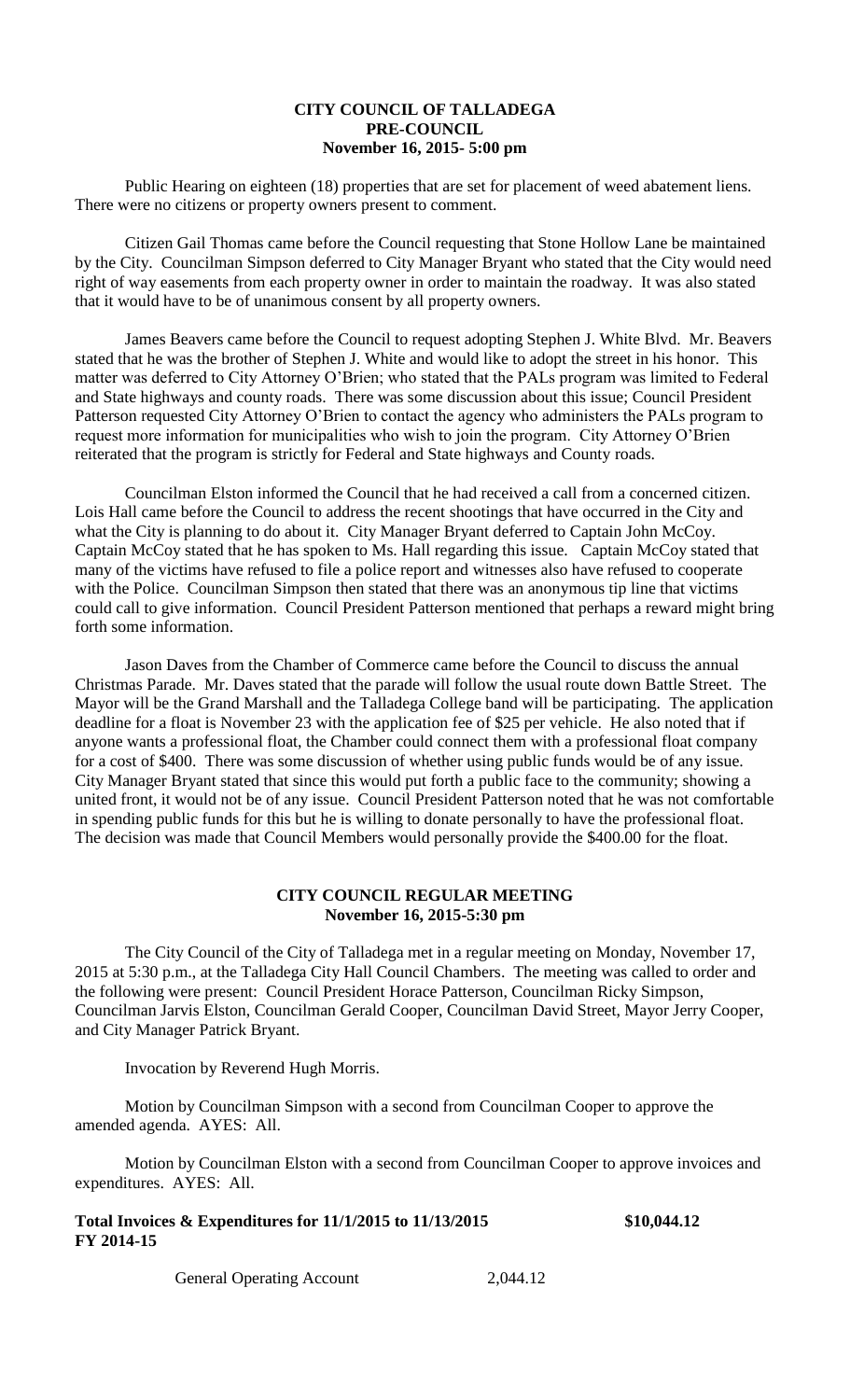Corrections Fund 8,000.00

### **Total Invoices & Expenditures for 11/1/2015 to 11/13/2015 \$745,078.73 FY 2015-16**

General Operating Account 644,702.29 Senior Nutrition 50,097.27 Municipal Court 8,103.19 Corrections 38,455.58 RBEG Fund 250.00 Capital Improvement Fund 3,470.40

Motion by Councilman Simpson with a second from Councilman Cooper for approval of minutes of the organizational meeting and regular meeting of November 2, 2015. AYES: All.

Motion by Councilman Simpson with a second from Councilman Street to continue advertising for the Library Board. AYES: All

Motion by Councilman Simpson with a second form Councilman Street to approve moving the first Council Meeting in December to Thursday, December 10, 2015 to accommodate for the Chamber of Commerce Christmas Parade. AYES: All.

Councilman Elston requested that the approval of the Human Resource Director Job description and the approval of the revised job descriptions for Purchasing & Safety Director, City Planner, Code Enforcement Officer, and Building Inspector be tabled until he has had a chance to look over the pay scale for these positions. Councilman Elston also stated that he would like to see minorities in leadership positions. Council President Patterson voiced his concern about the hiring practices of the City. He questioned why someone with a higher education background would be looked over for a position in the City for someone with minimal education. City Manager Bryant stated that once the applicant has passed all the necessary tests, it is up to the Department Head to subjectively select the applicant that would be the best fit for their department. There was further discussion upon this matter, with Council President Patterson requesting that City Manager Bryant share with the Council the applicants that were hired and those that were not in the last 6 months.

City Manager Bryant presented to the Council an update concerning the structural repairs for Big Springs Monument. To repair this monument it would cost at a base cost of \$298,000 or to remove the structure and leave the springs monument uncovered would cost \$60,500. It was decided to bid out the project for repair and for demolition.

**Resolution #3706 to 3723** approving weed abatement liens on 18 properties. **Resolution #3724** approving nuisance abatement for junk cars on Heath St. (Parcel ID 1307353003006000)

**Resolution #3725** approving nuisance abatement for junk cars on West Battle St. (Parcel ID 1308284013022000)

**Resolution #3726** approving nuisance abatement for junk cars at the intersection of W. Coosa St. & Jackson St. (Parcel ID 1308272034001000)

**Resolution #3727** approving nuisance abatement for junk cars on North Street East (Parcel ID 1306243006011000)

**Resolution #3728** approving nuisance abatement for junk cars on Hollingsworth Rd. (Parcel ID 1306232001053000)

**Resolution #3729** approving nuisance abatement for junk cars on Lide Rd. (Parcel ID 1306231002045000)

**Resolution #3730** approving nuisance abatement for junk cars on 19<sup>th</sup> St. (Parcel ID 1305224024011000)

Motion by Councilman Simpson with a second from Councilman Street to approve Resolution #3706 to Resolution 3730. Roll Call. AYES: All.

**Resolution #3731** every year designating February 25<sup>th</sup> as Arbor Day in the City of Talladega in order to maintain the City's Tree City USA status.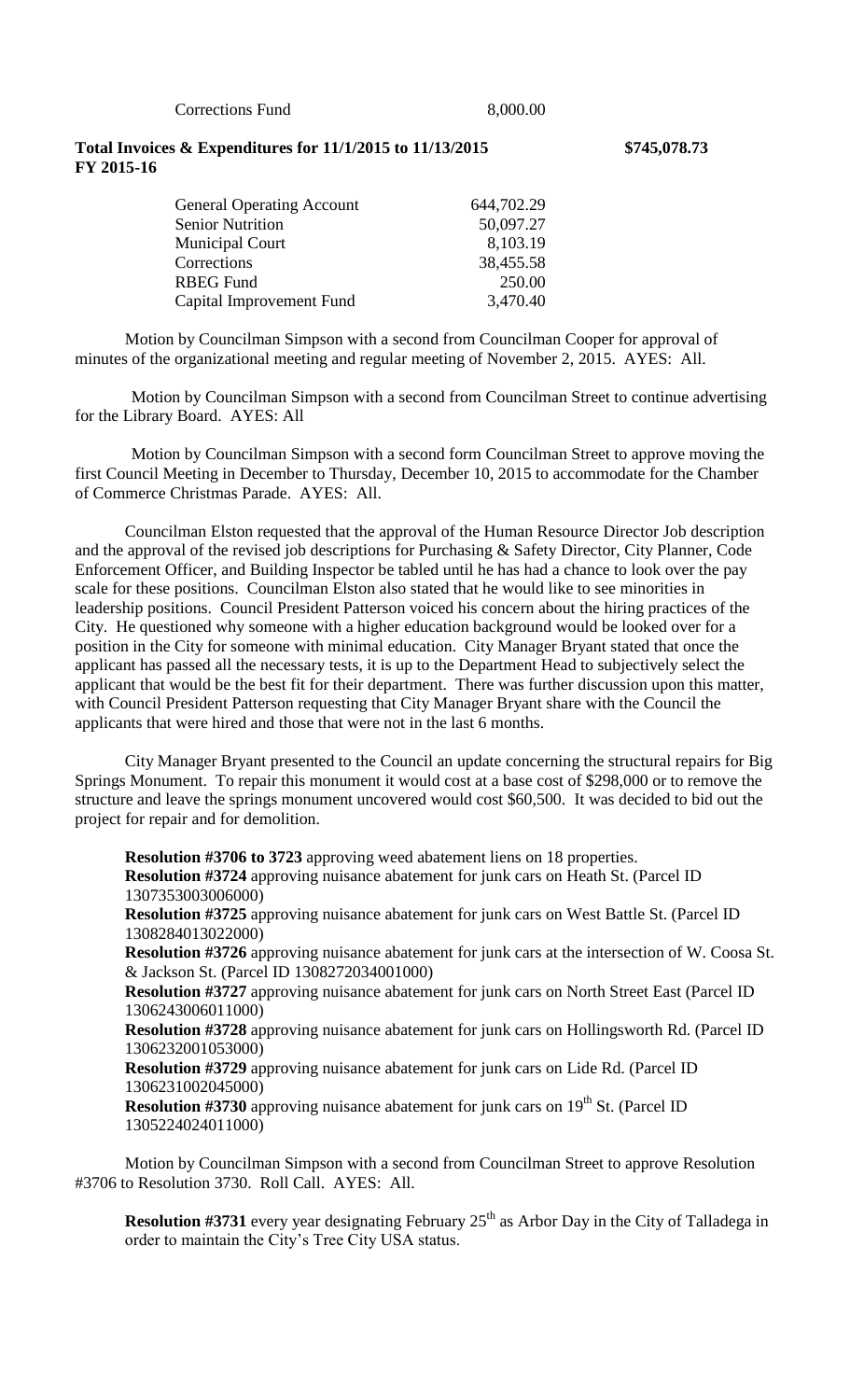**Resolution #3732** approving the Municipal Airport Board's annual application for state matching funds for an airport improvement project during fiscal year 2016.

Motion by Councilman Elston with a second from Councilman Street to approve Resolution #3731 and #3732. Roll Call. AYES: All.

**Resolution #3733** approving the annual 800 MHZ Radios System agreement with the Talladega County Commission Emergency Management Agency for a total cost of \$69,660.

Motion by Councilman Elston with a second from Councilman Street to approve Resolution #3733. Roll Call. AYES: All.

**Resolution #3734** authorizing the City Manager to enter a hold harmless agreement with Alabama Power Company for installation of two anchors at the intersection of South Street and Asbury Street

Motion by Councilman Simpson with a second from Councilman Street to approve Resolution #3734. Roll Call. AYES: Council President Patterson, Councilman Simpson, Councilman Street, and Councilman Cooper ABSTAIN: Councilman Elston

Motion by Councilman Simpson with a second from Councilman Street to approve the invoices and expenditures for the Water Department. AYES: All.

| Water Department Expenditures for 11/4/15 to 11/13/15<br>FY 2015-16 |            | \$599,216.98 |
|---------------------------------------------------------------------|------------|--------------|
| Operations & Maintenance                                            | 159,299.31 |              |
| Revenue                                                             | 380,851.53 |              |
| Construction & Improvement                                          | 59,066.14  |              |
| Water Department Expenditures for 11/4/15 to 11/13/15<br>FY 2014-15 |            | \$10,264.83  |

Operations & Maintenance 10,264.83

Council President deferred to Councilman Simpson concerning the liaison positions for the Council members.

Ward 1: Community Appearance and Police Department

Ward 2: Ritz Theatre, Water & Sewer, and Public Works

Ward 3: Planning Commission, Top Trails, and Historic Preservation Commission

Ward 4: Airport Board, Fire Department, and Board of Education

Ward 5: Heritage Commission, Parks and Recreation, and the Chamber of Commerce.

City Manager Bryant thanked local businesses and the Daily home for their support on the October Pet Adoption page. He also presented to Mayor Cooper framed pieces of ribbon from his first ribbon cutting ceremony held at Standard Furniture. Mayor Cooper thanked the City Manager and noted that it was evident that there are challenges to be met, but it can be done.

Councilman Cooper stated that he was proud to be a member of this commission and concurred with the Mayor that if we work together, we can do miracles.

Councilman Simpson thanked all the employees for their hard work.

Councilman Street thanked everyone for coming out and for the support.

There was further discussion concerning the recent rash of shootings and violence. Council President Patterson requested Captain McCoy contact the FBI for assistance.

City Manager Bryant provided to the Council an update on the City's rebranding project. The project remains in Phase 1. Following the formation of the Rebranding Steering Committee, which is a committee consisting of a diverse group of community stakeholders, Telegraph distributed an online questionnaire to each committee member designed to help gather information generated by each